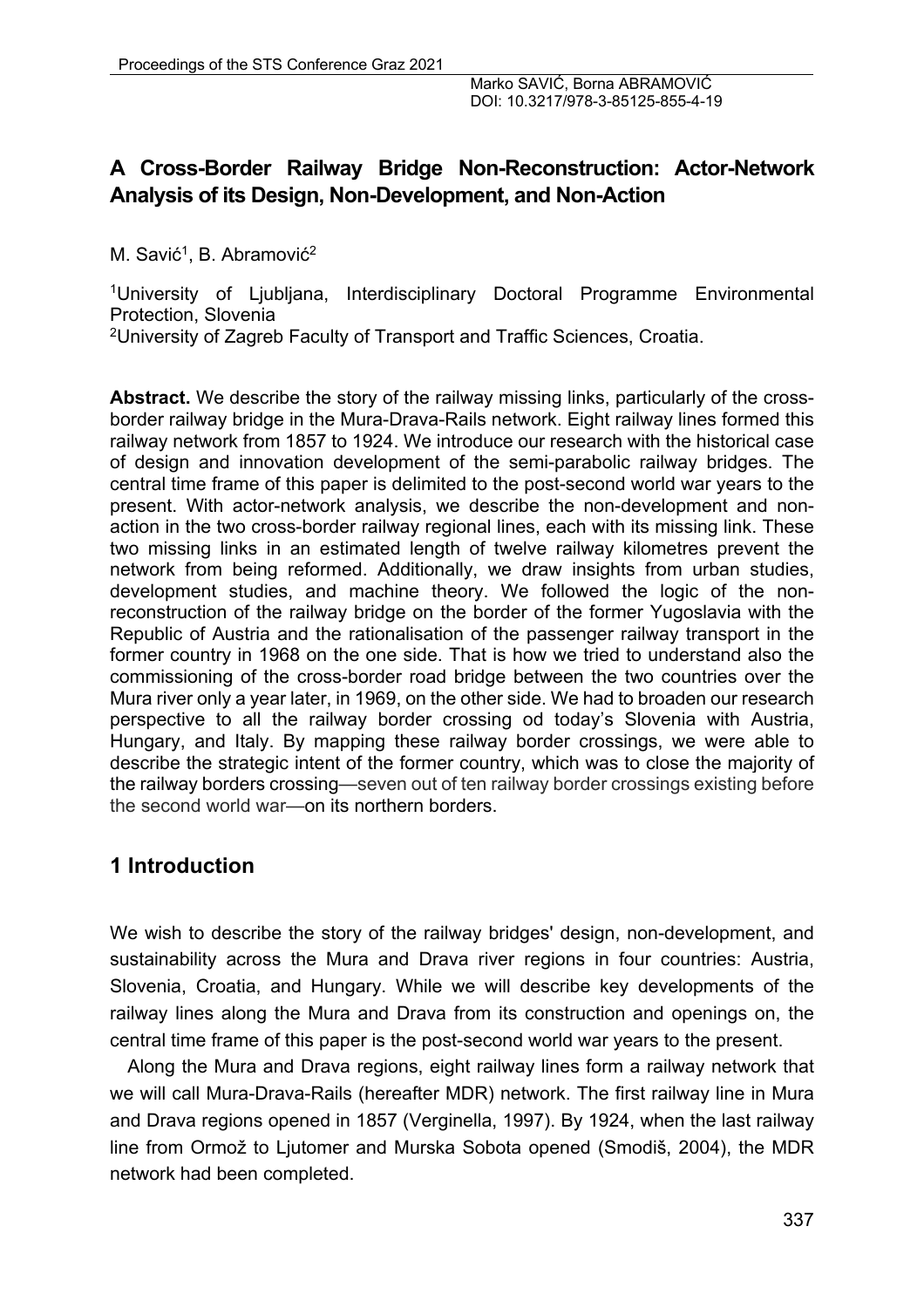|                                                             | Estimated |
|-------------------------------------------------------------|-----------|
| Railway line                                                | length    |
|                                                             | [km]      |
| [-Wien-]Graz-Leibnitz-Maribor-Pragersko[-Ljubljana-Trieste] | 84        |
| -Maribor-Ruše-[Klagenfurt-]                                 | 13        |
| -Pragersko-Čakovec-Kotoriba-Nagykanizsa-                    | 147       |
| [-Zaprešič-]Varaždin-Čakovec-                               | 13        |
| -Spielfeld-Straß-Bad Radkersburg-Gornja Radgona-Ljutomer-   | 60        |
| -Čakovec-Lendava-Rédics-Lenti-                              | 34        |
| -Zalalövö-Hodoš-Murska Sobota-                              | 50        |
| -Ormož-Ljutomer-Murska Sobota-                              | 39        |
|                                                             | 440       |

#### Table 1: Railway lines that form the Mura-Drava-Rails network

In the estimation and calculation of the length of the MDR network, we took Graz as the starting point of the railway line that otherwise spans from Vienna to Trieste and Pragersko as its end station. In the length estimation of the Maribor*—*Klagenfurt railway line, we took into our account only the part from Maribor to Ruše. Ruše was namely the end station of this line in the 1960s after the former Yugoslavia rationalized the passenger railway traffic. In the railway line Zaprešič *—*Varaždin*—*Čakovec, we considered in our calculation of MDR network length the part from Varaždin to Čakovec, because this is the part connected with the Mura and Drava rivers.

Our research interest is focused on two of these eight railway lines of the MDR network. Each of these two lines has a missing link that prevents the MDR network from fully functioning again. One is the Radgona railway line from Spielfeld-Straß to Bad Radkersburg, Gornja Radgona, and its final destination Ljutomer. The other one is the railway line from Čakovec to Lendava. The missing link in the former line is the railway bridge over the Mura river that the German Army mined in April 1945 (Steindy et al. 2020; Balažic Peček, 2016) and the missing link on the later railway line is the dismantled border railway track between Lendava and Rédics. Presumably, authorities in former Yugoslavia had dismantled that railway track on today's border between Slovenia and Hungary. These two missing links in an estimated length of twelve railway kilometres prevent the MDR network from being formed, reformed, and performing in its entirety again. Our research aims to understand the non-development and nonactions of actors involved in (non)operating the MDR network.

#### **2 Literature Survey**

In architecture, the classic parable of "architecture's power to control and generate the order" was discussed around the bridges that Robert Moses built in the United States of America (USA) in the 1920s (Yaneva, 2018, p. 1). The Moses' approach to building bridges was criticized by Caro (1974 p 318 in Matthewman, 2011, p. 74) and Winner,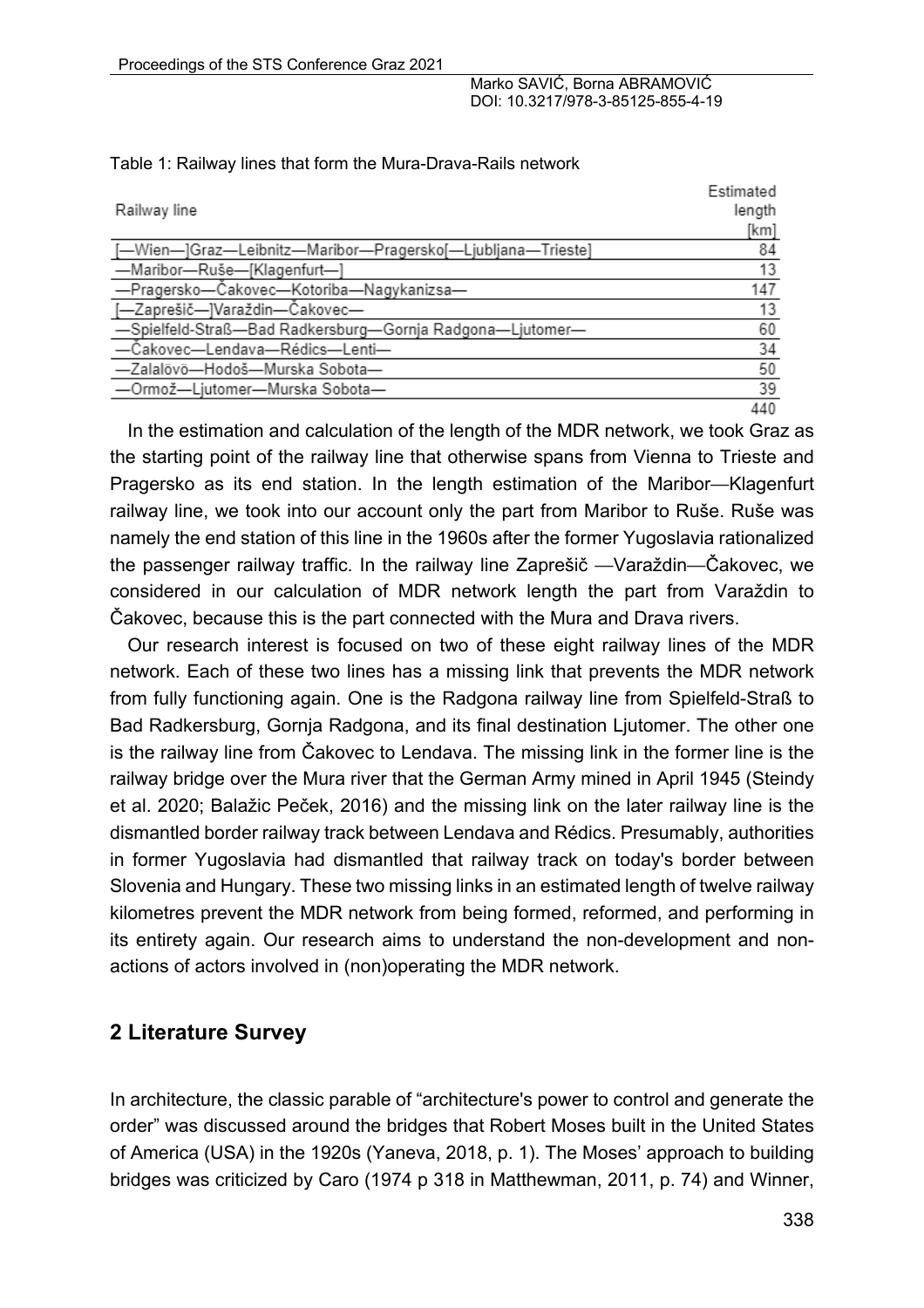who argued that technology is supposed to be to be means to end, but it becomes the ends of means (1980, p. 229 in Matthewman, 2011, p. 74). Both Moses and Winner agree on the idea that problems or political issues could be solved by constructing or settling the concrete and steel (Matthewman, 2011, p. 75). Joerges argued that Caro and Winner are just plain wrong (1999 in Matthewman, 2011, p. 78). Matthewman concludes the heated debate that "Moses' bridges facilitated the rapid movement of one social class but led to immobility of another" (2011, p. 82). Focus of our paper is though specifically connected to the railway bridges. Historically, innovation, development and design of railway bridges took place predominantly in the 19<sup>th</sup> century. That is why we need to say something more about this as well.

Material innovation of the railway bridges in the  $19<sup>th</sup>$  century—from cast iron to wrought iron—enabled different types of systems to be put in place, some of which were repeated several times and some of which were single layout. The further development of the shapes of iron lattice girders showed the endeavour to move away from the rigid structure of the parallel girder and instead to produce outlines of more aesthetic effect through the parabolic or circular curvature of the top chord (Pottgießer, 1985). In the last decade of the  $19<sup>th</sup>$  century, the era of railway bridges built completely out of steel began. First such railway bridge was constructed in Scotland—built from patented innovation called Siemens-Martin steel—for the Forth Bridge, which is still in use (Blanc, Mcevoy and Plank, 1993). Mild steel was used in many other semiparabolic railway bridges, including the railway bridge over the Mura river on which we focus in our paper.

Although the before-mentioned series of material innovation is by itself worth scripting with the lense of Actor-Network Theory (ANT), we will now shift our attention to the theoretical basis of this research. We will try to draw together insights from science and technology studies, particularly through the development of ANT, which is responsible "for opening anthropology up to large technical ensembles" (Fisch, 2018, p. 14). Additionally, we will draw insights from urban studies, development studies, and machine theory.

It is obvious that war as a catastrophe brings with it its consequences*—*in our case mined and dismantled bridge. Like Bender, we will ask ourselves how much of our bridge case resulted from human inaction in "a variety of relevant networks" (2011, p. 305)? Bender sees the promise of ANT in "many points of intervention of various sorts" and additionally supports an inclusive, practical, and incremental approach to ANT scholarship. Not least, Benders sees the role of ANT in "politics that brings together act, causation, and responsibility" (2011, p. 319). In Bender's reading of ANT, it seems possible*—*through his analysis of Cronon's Nature's Metropolis: Chicago and the Great West*—*to fully acknowledge hierarchies of power and authority (2011, p. 307). That is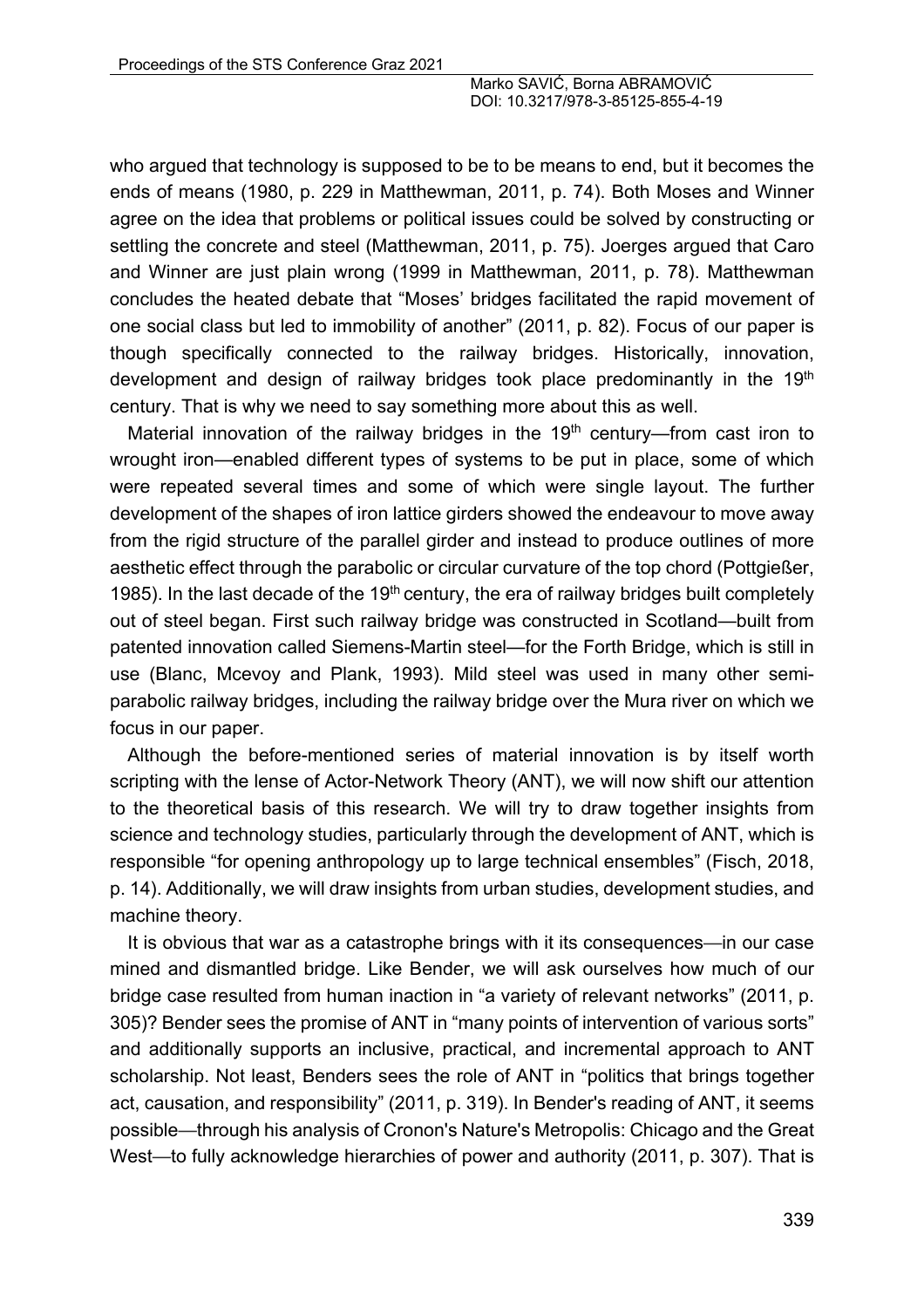how Bender is challenging Latour's insistence on keeping the social flat. Latour namely insists on the principle of democracy between actants (Harman, 2009, p. 17).

Science and Technology Studies (STS) in general draws on the non-dualist, nonsubstantialism approach to the interaction of things as co-constitutive processes, similarly as machine thinkers do (Fish, 2018, p. 8). Fish argues that in many respects and in many fundamental concepts STS cannot be separated from machine thinking. Following Fish's argument, machine theory insists on a fundamental incommensurability between human and machine (2018, p. 8). With machine theory, Fish derives the conclusion that railway was not just a machine, but "it was the first iteration of the emergent machinic ecology" (2018, p. 10).

### **3 Approach**

We will use ANT to form an actor-network of the analysed cross-border railway bridge and the missing cross-border track of the border railway line. We will apply a weak ANT approach in our analysis, following Bender's questioning of the value of using weak ANT in urban studies (2010, p. 317).

While we will follow the process of design, daily use, and maintenance, as Yanevya (2017, p. 2-3) suggested, our main focus is to describe the non-development and nonaction, represented in the non-reconstruction of the railway cross-border Mura river bridge in question. It is what Bender sees as one of the virtues of ANT "that a nonaction requires as much explanation as an action" (2010, p. 316). With our approach, we will also try to answer the dilemma if the causal logic of ANT evacuates responsibility, as Bender has asked himself (2011, p. 305).

Additionally, in our actor-network analysis, we will *think the train*. It is an approach originally developed by LaMarre*,* who encourages us to "approach the evolution of a technological ensemble such as the railroad from the perspective of its generative relations", but it was Fish who has developed the phrase "thinking the train" (2018, p. 14). We will describe human and machine *non-interaction* because our important focus is on the non-action of the actants involved in the MDR network. Our description will come out of reading Fish who has focused on "human and machine interaction" (2018, p. 9–10) in his perspective of Tokyo's commuter train network.

#### **4 Implications**

In the following sections, we will describe the formed actor-network. It was obvious in the past as it is obvious in the present that politics is commissioning the bridges.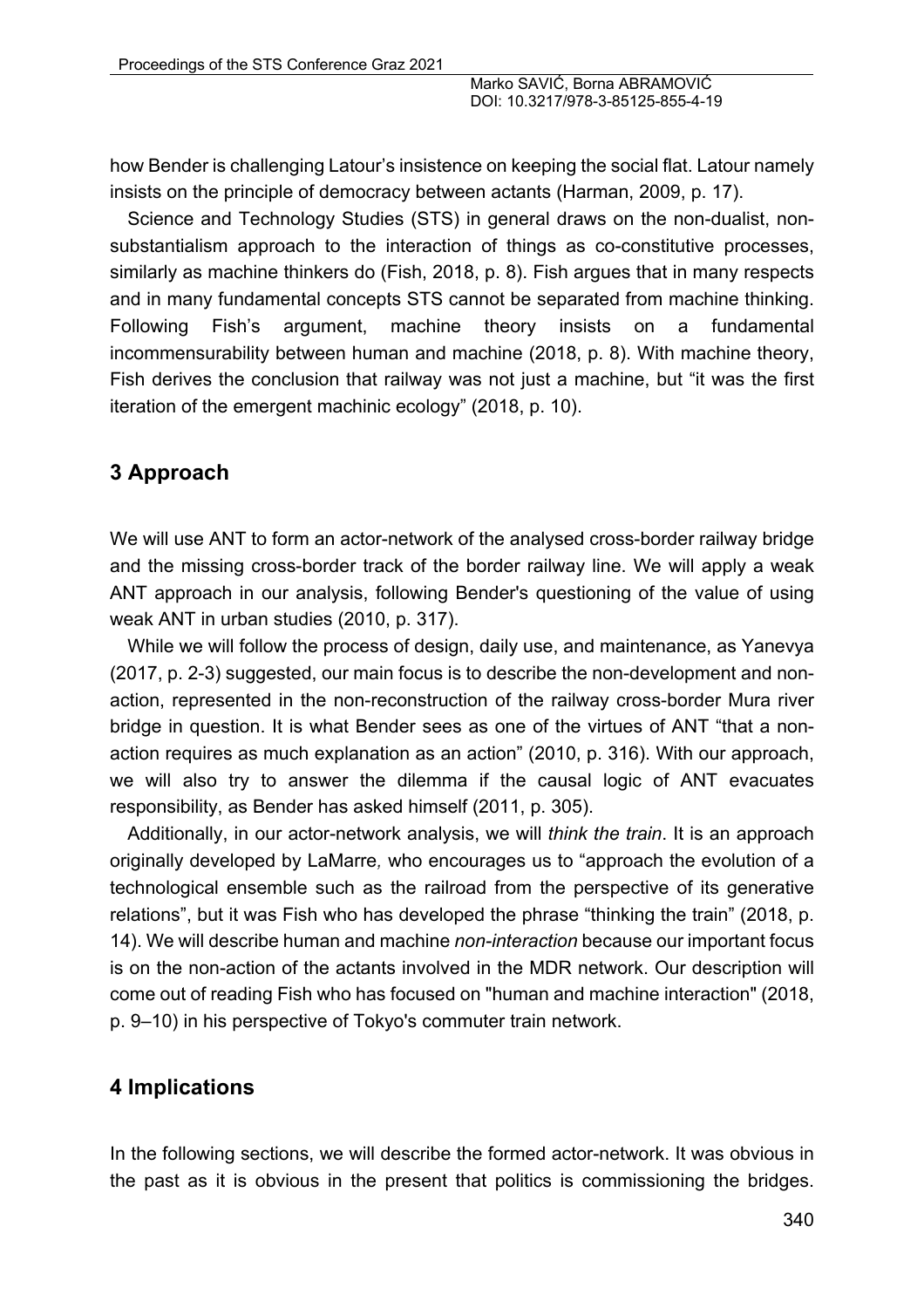Structure, design, material, and its innovation must follow the economic capabilities and even more importantly gain the trust of commissioners. Only few of the authors have described the non-reconstruction of the mined infrastructure, in our case railway bridge.

In solving the puzzle of the non-reconstruction of this cross-border railway bridge one fact is immensely interesting. Former Yugoslavia and Republic of Austria *did* commission and solemnly opened the cross-border *road* bridge over the Mura river in 1969 (www kultprotur.si, 2019), only several dozen meters away from the location of the railway bridge. All this happened a year after former Yugoslavia in 1968 rationalised the passenger railway transport. During this infamous rationalisation, authorities in former Yugoslavia abandoned the passenger railway transport on the railway line from Ljutomer to Gornja Radgona (Gimnazija Franca Miklošiča Ljutomer, 2013). What were the reasons for such a strategic decision by authorities and other actors in former Yugoslavia? On the one hand, they stopped the railway passenger transport to the city on the border with Austria, while on the other side, they knew they would open the road bridge next year. Did authorities see the *car* as advanced technology in 1968, that is worth the effort and investment into the new bridge? Was the road bridge economically more viable? Or is there another logic to follow?

#### **4.1 Actor-Network: Former Yugoslavia-the Republic of Austria Regional Border Transport after World War II until the Cold War**

In following the logic of non-reconstruction of the railway bridge and abandoning the cross-border regional railway passenger transport, Fish is offering us one possible explanation. First, large-scale infrastructure—as is any railway infrastructure, including the MDR network— "can be mediums of time and space that traverse borders, cities, and culturally distinct regions to allow for the movement of people and things; at the same time, they can be a form of a place (or "non-place") with its own spatiotemporal character" (2018, p. 15–16). This is where one possible explanation for the nonreconstruction of the railway bridge over the Mura river could lie.

Mura and Drava rivers—*as* is any other river—are connecting people and objects through borders, cities, and regions with bridges as their critical links. The Republic of Austria dismantled its half of the railway bridge in 1947. Former Yugoslavia followed only in 1955 (www.styria-mobile.at, 2014). Additionally—at the height of the Cold War and the beginning of the economic crisis due to new custom provisions with Western-European countries in 1968 (Klasić, 2015, p. 46)—former Yugoslavia even abandoned the railway passenger traffic to the border with Austria. But both countries did build a cross-border street bridge on the other hand. It seems that security reasons prevailed for the former Yugoslavia, as illegal crossing the border over the Mura river between both countries immediately after the second world war was well documented and rather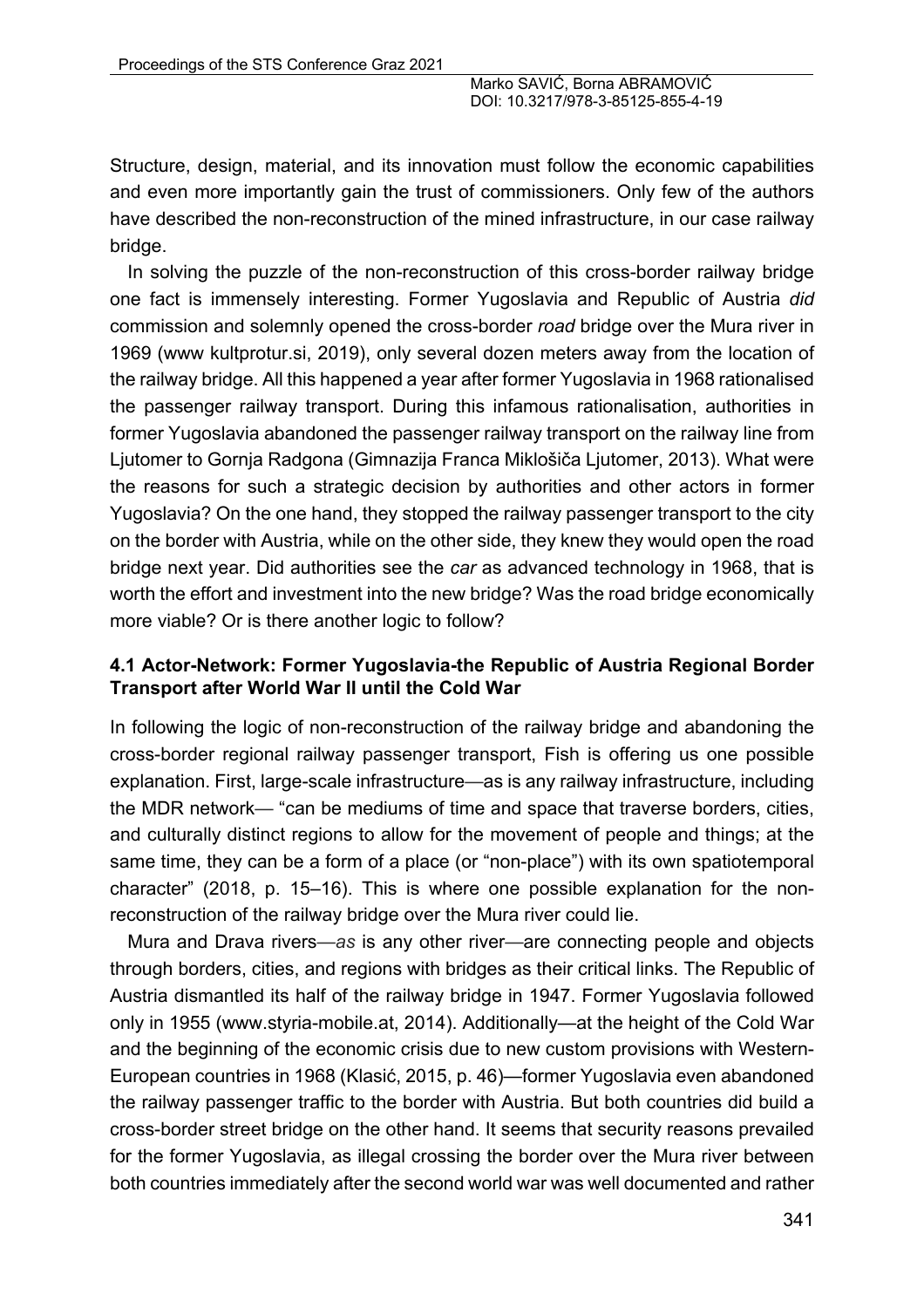mass activity (Rihtarič, 2016). And leaving the country officially by car was a wellcontrolled and complicated process, as we know that even getting a passport in former Yugoslavia was far from being granted to everyone. This could be—although rather unusual*—*a possible way to address the problem of people—and with them the workforce—leaving the country. Stopping people from getting by train near the border, with the excuse of going on holidays to the well-known spa in Radenci and from there illegally over the border.

So, there is no action by both countries to rebuild what would be a cross border railway bridge, connecting again two cities divided after the second world war. Furthermore, former Yugoslavia restricted the passenger railway transport to the border. Additionally, former Yugoslavia knew it would have to face a rapid export decline to Western Europe in 1968 (Klasić, 2015, p. 46), but it still kept the railway border crossings to the East*—*in our case to Hungary*—closed.* Not only did they dismantle the railway line with the border to Hungary in Lendava after the second world war. They abolished and dismantled the other railway crossing with Hungary in 1968, from Puconci to Hodoš (but not from Murska Sobota to Puconci because they did transport freight from Puconci to Ruše by railway). In today's view, it is a challenge to even describe—what else to find reasonable arguments—of all these decisions, abandonment, dismantlement and non-action regarding the railway lines and crossborder railway bridge in MDR network.

Let's take the argument further. It is Fish who argues that large-scale, technical transport infrastructure discourages dwelling and enables mobility while it tends to be inhabited by indeterminate publics that are temporally manifest in various forms of communication and technologies (2018, p. 16). We know from our own experience that car use was rather rare until the end of the 1970s, what else in the 1960s in the former Yugoslavia. In this case of the MDR network, authorities did allow freight railway transport, but only inside the borders, closing the railway crossing and even dismantling the railway tracks to the East with Hungary and not re-forming the railway connections with Austria by re-building the railway bridge over the Mura river. Which had a logic to the degree that freight railway transport is more economically viable than regional passenger railway transport. But why not completely re-enable *cross-border*  railway transport, at least for economic reasons to the East. Obviously, political and security reasons prevailed. What we wish to say, it seems that former Yugoslavia with its non-decision to reconstruct the railway bridge over the Mura river encouraged dwelling and disabled mobility of all. And the Republic of Austria could not rebuild the railway bridge alone—because the Mura river that this railway bridge was crossing was now the border, marking not only the border of two countries, but also dividing once a city into two new cities—so it had to be satisfied with the new road bridge.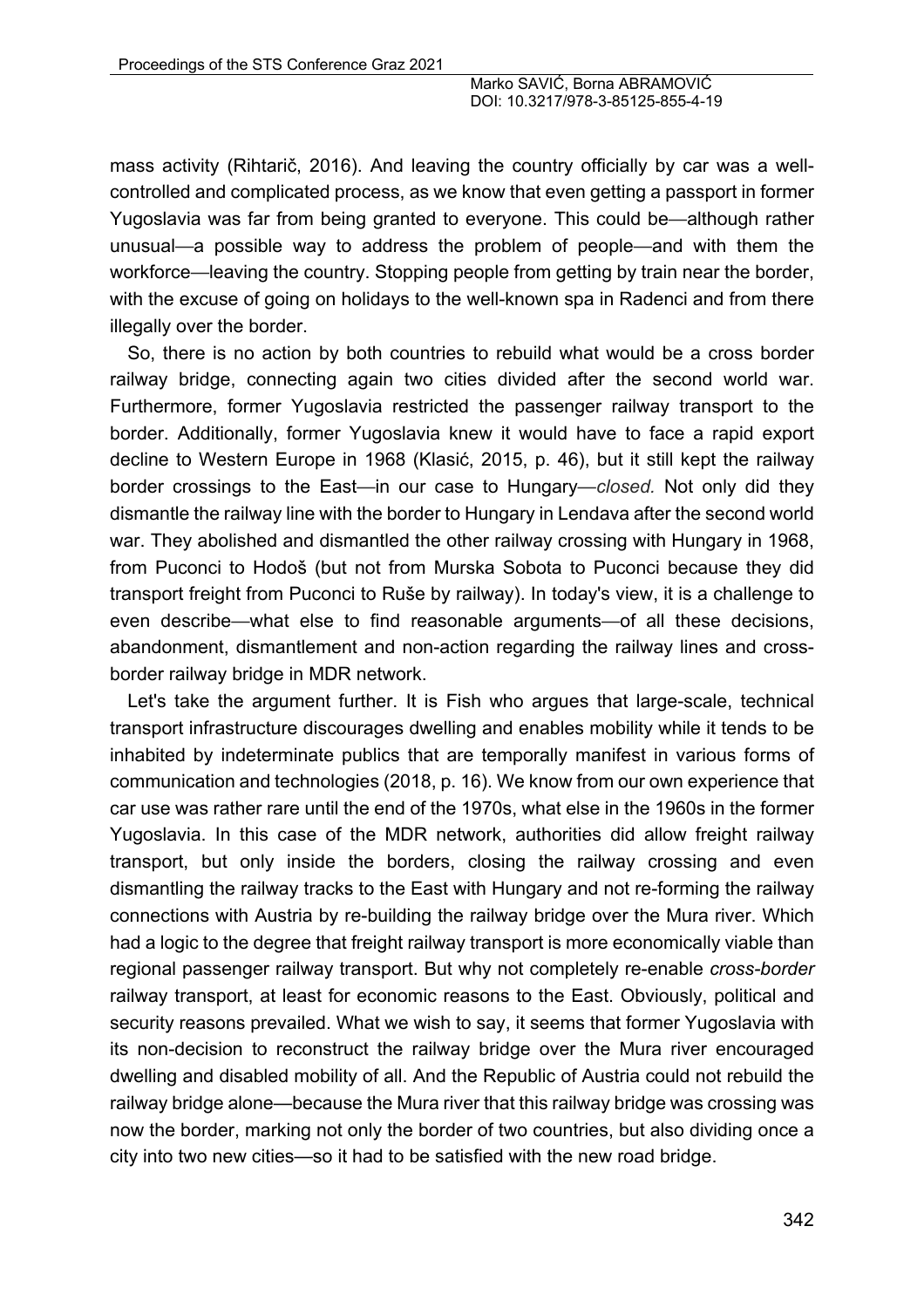Finally, Fish sees large-scale technical infrastructure as "systems of systems, formed in a fusion of mechanical, electrical, and informational technologies that ground our daily lives but often remain unseen and unacknowledged" (2018, p. 16). In our case it really seems that the railway bridge was unseen and unacknowledged, as obviously, no one saw it as the critical, missing link to reconstruct not only one railway line in its whole but the whole MDR network in today's four neighbouring European Union countries.

## **5 Conclusions and Recommendations**

We will conclude our actor-network analysis in a rather Foucaultian manner, with the issue of control of the cross-border movement at the border of today's Slovenia with its three neighbouring countries—Austria, Hungary, and Italy. These countries formed the northern border of the former Yugoslavia. Before the second world war started, that border had ten railway border crossings. Four on the border of today's Slovenia with Italy*:* Trieste/Hrpelje-Kozina, Sežana/Villa Opicina, Nova Gorica/Gorizia and Rateče/Tarvisio, four on the border with Austria*:* Jesenice/Villach, Prevalje/Bleiburg, Šentilj/Spielfed-Strass, and Gornja Radgona/Bad Radkersburg and two on the border with Hungary*:* Hodoš/Zalalövő and Lendava/Rédics.

We have mapped all these ten railway crossings, of which the Trieste/Hrpelje-Kozina and Rateče/Tarvisio borders railway tracks and crossings were completely dismantled in former Yugoslavia and don't exist anymore. According to available sources, former Yugoslavia kept only three railway border crossings by the end of the 1960s. One on the border with Italy*:* Sežana/Villa Opicina, and two on the border with Austria*:*  Jesenice/Villach and Šentilj/Spielfed-Strass. Former Yugoslavia closed both railway border crossings on today's border of Slovenia and Hungary.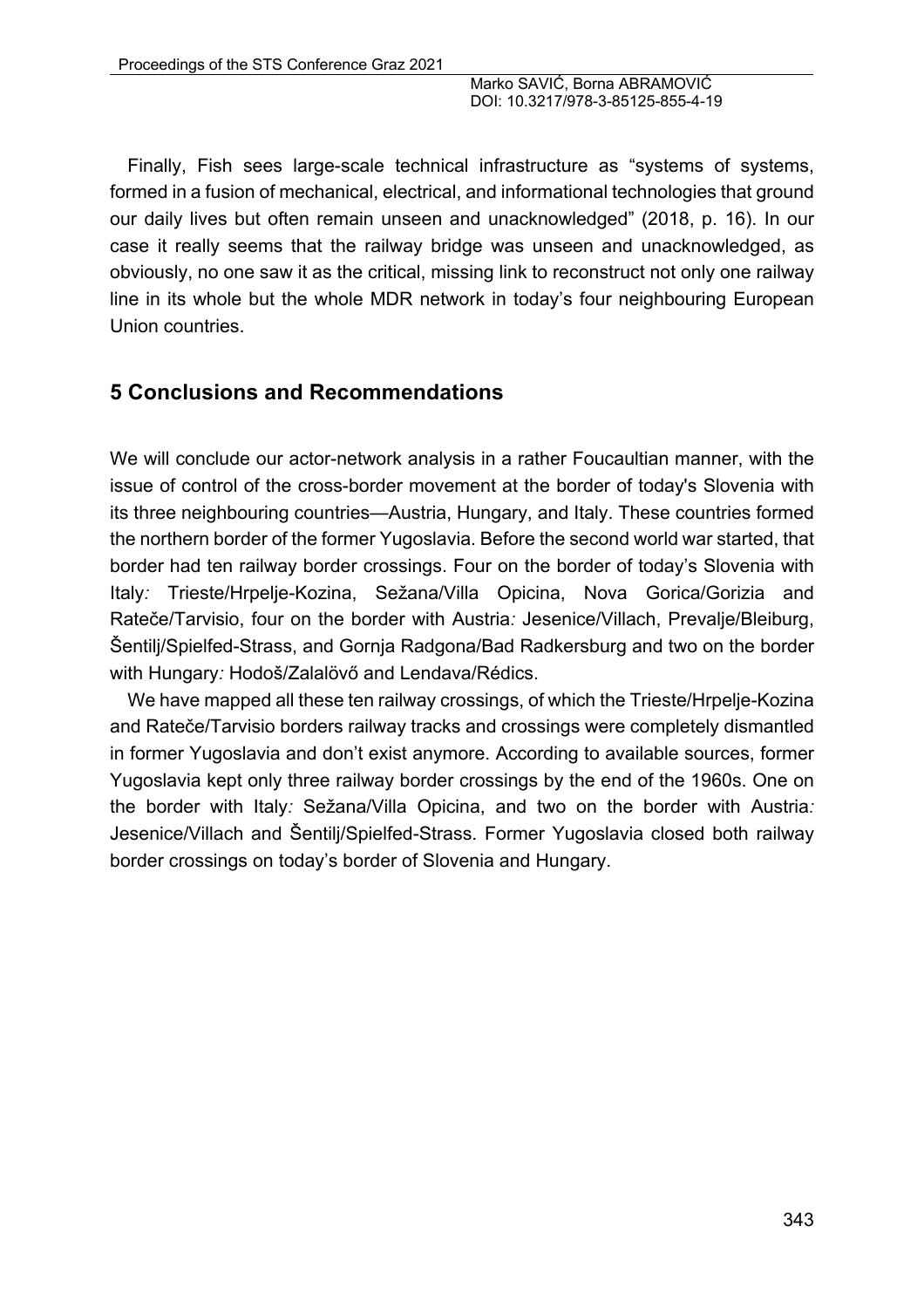## **Fig. 1: Mapped railway network of Slovenia, with marked railway border crossings in Hungary, Austria, and Italy.**



We took a broader perspective of the non-development and non-action of reconstructing the cross-border railway bridge over the Mura river. It seems that nondevelopment and non-action in former Yugoslavia was part of a planned dismantlement or strategic intent. The intent was obviously to keep only a few exits and entrances—be that for railway passengers or freight—, in or out of the former country. The situation for cross-border railway passenger transport has even rapidly decreased in Slovenia and other countries in Western Balkans (Brezina et al., 2018). Both countries, former Yugoslavia and the Republic of Austria did agree on building a new cross-border road bridge, in 1969. In recent years in Slovenia some of the crossborder railway crossings did re-open. On the border with Austria: Prevalje/Bleiburg, marked on the map with dark blue colour. Additionally, Slovenia plans two more railway border crossing re-openings. On the western Slovenian border with Italy: Nova Gorica/Gorizia and on the eastern Slovenian border with Hungary: Lendava/Rédics, both marked yellow on the map.

Former Yugoslavia stopped the cross-border passenger railway transport with its infamous rationalisation of railway transport. It seems that authorities were able to implement this rationalisation—not only abandoning the passenger's railway transport but also dismantling some regional railway border tracks—by the end of 1968. For the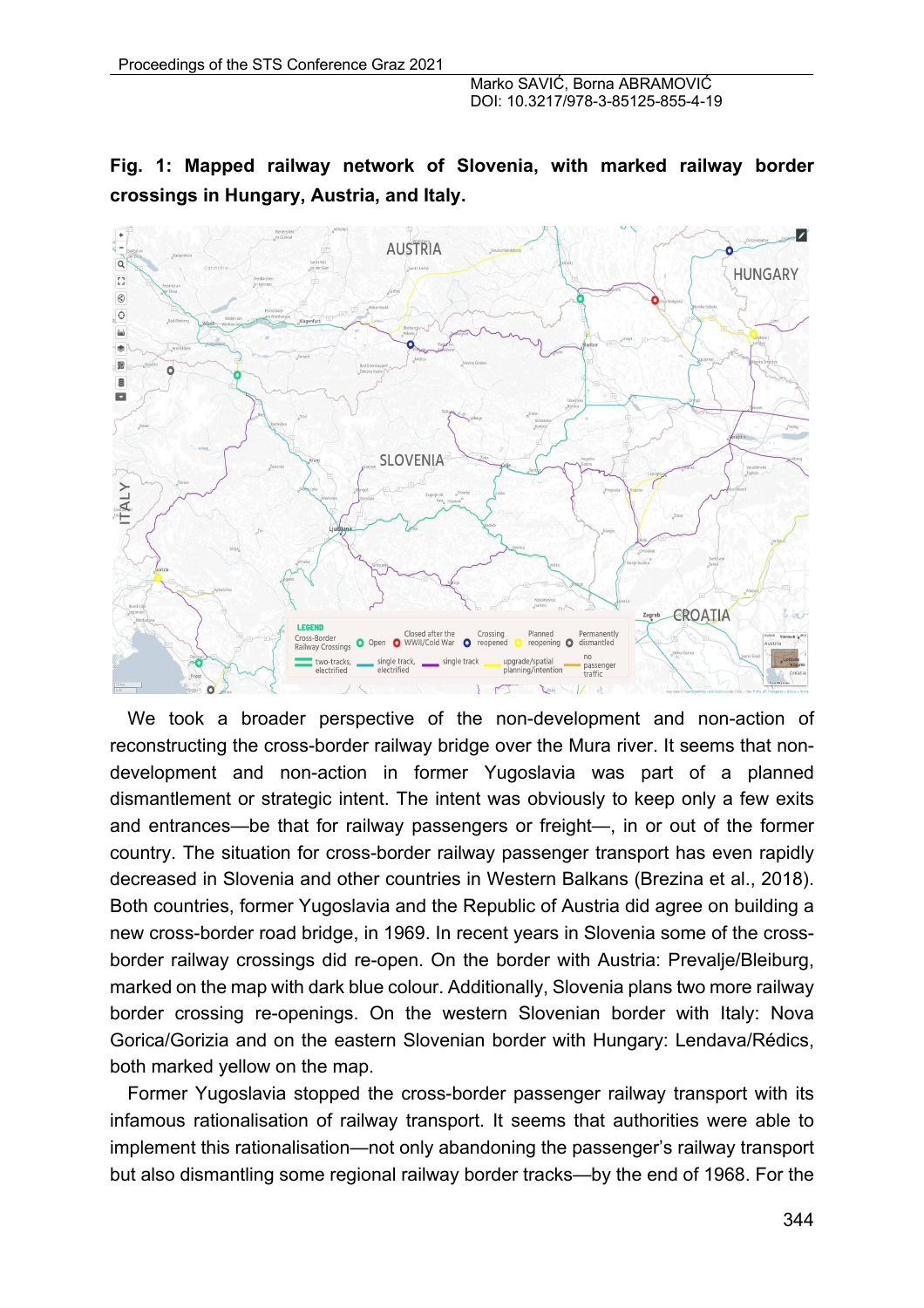purpose of our research, we were not able (yet) to obtain official documents confirming and detailing this rationalisation of railway transport. Its side effects were definitely rather unusual, and we know about them from the personal experience of one of the authors of this paper, who spent his youth in the city of Ljutomer, near the border of former Yugoslavia and today's Slovenia with Austria.

In the former socialist country, citizens near the border had special local border passes. Supply of some groceries—such as coffee and chocolate—was rather scarce or expensive or both. That is why the cross-border smuggling of coffee and chocolate was part of monthly or even weekly family trips by car—in order not to raise suspicion as adults-only trips—from Ljutomer to Bad Radkersburg. It would require another analysis of shopping tourism if reconstruction of the railway bridge would enable regular shopping trips *en masse* to this part of Austria—as it was practiced on the only railway border crossing of the former Yugoslavia with Italy, to Trieste (Mikula, 2010, p. 218). Nevertheless, with actor-network analysis, we were able to trace some logic behind it. We cannot confirm that causal logic of ANT evacuates responsibility, but actor-network analysis proved useful in describing the non-development and nonaction of the infrastructure non-reconstruction.

In explaining the metaphysics of Latour, Harman sees the logic as "a logistics in which some translations are better supplied with food and ammunition than others, and thereby prevail for a time." (Harman, 2009, p. 26). Car and the street bridge prevail over a train and a railway bridge for the last few decades, not only for a time. From today's perspective non-decision to reconstruct a railway bridge definitely had its social, economic, and possibly other consequences and possible side effects. It also seems evident from today's perspective that car transport was strongly favoured if we analyse the closings of the railway border crossings in the Mura and Drava river regions. But we realised, we had to take into account the bigger picture, including other railway borders crossing in the whole of Slovenia in times of the former country.

Further research in this direction would be possible by obtaining access to the mentioned infamous railway transport rationalisation documentation.

## **References**

- Balažic Peček, B. (2016). Most porušili Nemci, bo novega zgradila Evropa : železniška povezava Gornja Radgona-avstrijska Radgona. Vestnik, 68(12).
- Bender, T. (2010). Postscript: Reassembling the city: networks and urban imaginaries. In: I. Farias and T. Bender, eds., Urban assemblages: how actor-network theory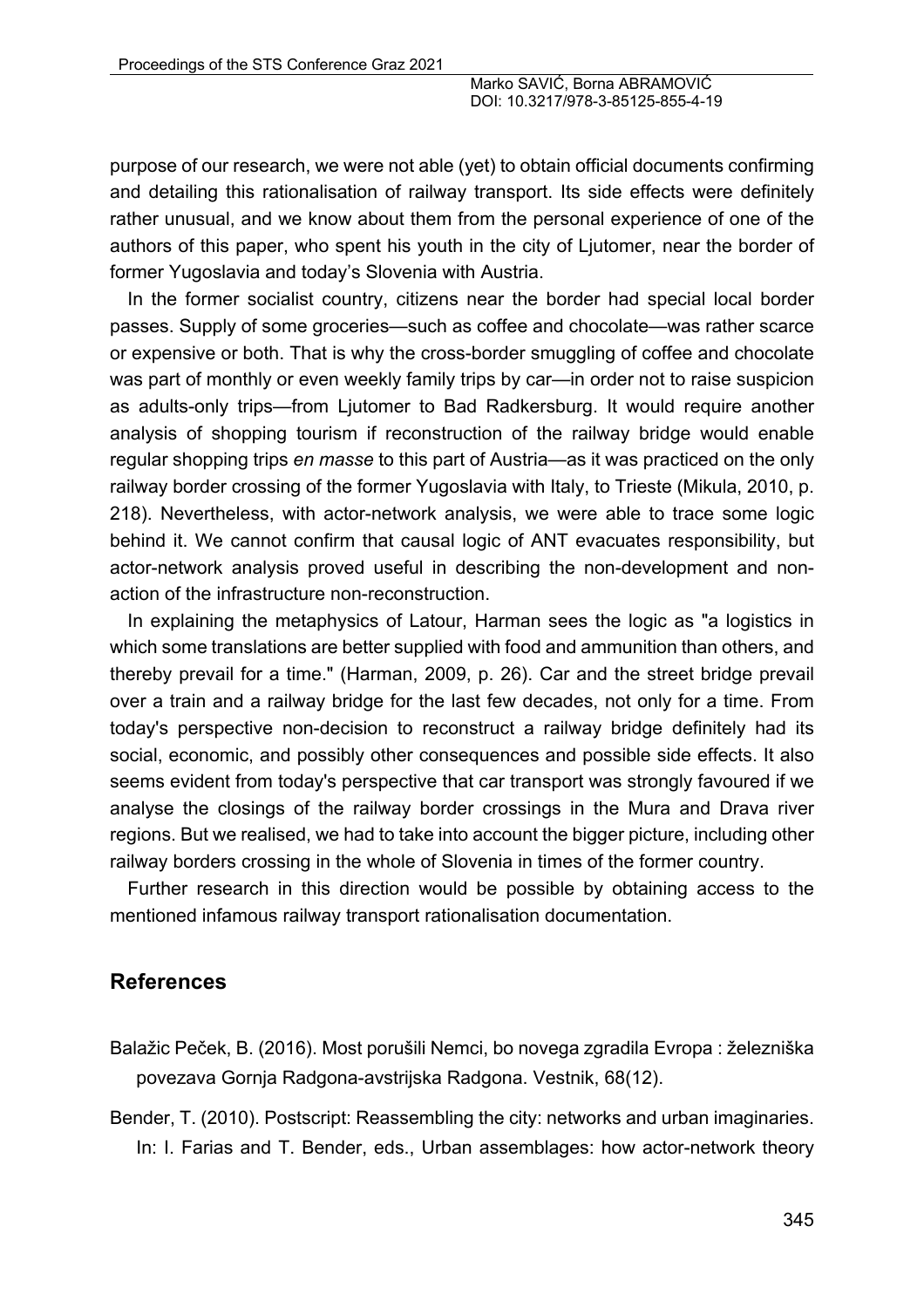changes urban studies. Abingdon, New York: Routledge (Questioning cities), p.333.

- Blanc, A., Mcevoy, M. and Plank, R. (1993). Architecture and construction in steel. London; New York: E & F N Spon.
- Brezina, T., Abramović, B., Shibayama, T., Jelisić, S., Denis, Š. and Zlokapa, B. (2018). Barriers to Trans-national passenger Rail services in the Western Balkans - The quantitative background. In: O. Čokorilo, ed., Proceedings of the Fourth International Conference on Traffic and Transport Technology. Fourth International Conference on Traffic and Transport Technology (ICTTE 2018). Belgrade: Scientific Research Center Ltd., pp.717–724.
- Fisch, M. (2018). An anthropology of the machine: Tokyo's commuter train network. Chicago, London: University of Chicago Press, p.302.
- Gimnazija Franca Miklošiča Ljutomer (2013). Naših 50 let: zbornik ob 50-letnici Gimnazije Franca Miklošiča Ljutomer. Ljutomer: Gimnazija Franca Miklošiča.
- Harman, G. (2009). Prince of networks: Bruno Latour and metaphysics. Melbourne: re.press, p.247.
- Klasić, H. (2015). Jugoslavija in svet leta 1968. Translated by V. Fičor. and Translated by S. Knop. Ljubljana: Beletrina.
- Matthewman, S. (2011). Technology and social theory. Hampshire; New York: Palgrave Macmillan.
- Mikula, M. (2010). Highways of desire: cross-border shopping in former Yugoslavia, 1960s-1980s. In: H. Grandits and K. Taylor, eds., Yugoslavia's sunny side : a history of tourism in socialism (1950s-1980s). Budapest; New York: Central European University Press, pp.211–237.
- Pottgießer, H. (1985). Eisenbahnbrücken. [online] Basel: Birkhäuser, p.319. Available at: https://doi.org/10.1007/978-3-0348-6662-0.
- Rihtarič, I. (2016). Okraj Gornja Radgona: 1945–1950. [PhD Thesis] Available at: https://dk.um.si/Dokument.php?id=108363 [Accessed 18 Aug. 2021].
- Smodiš, M. (2004). Železniška proga Ormož Ljutomer Murska Sobota in most čez Muro pri Veržeju - prometna priključitev Prekmurja k novi državi. Undergraduate Dissertation.